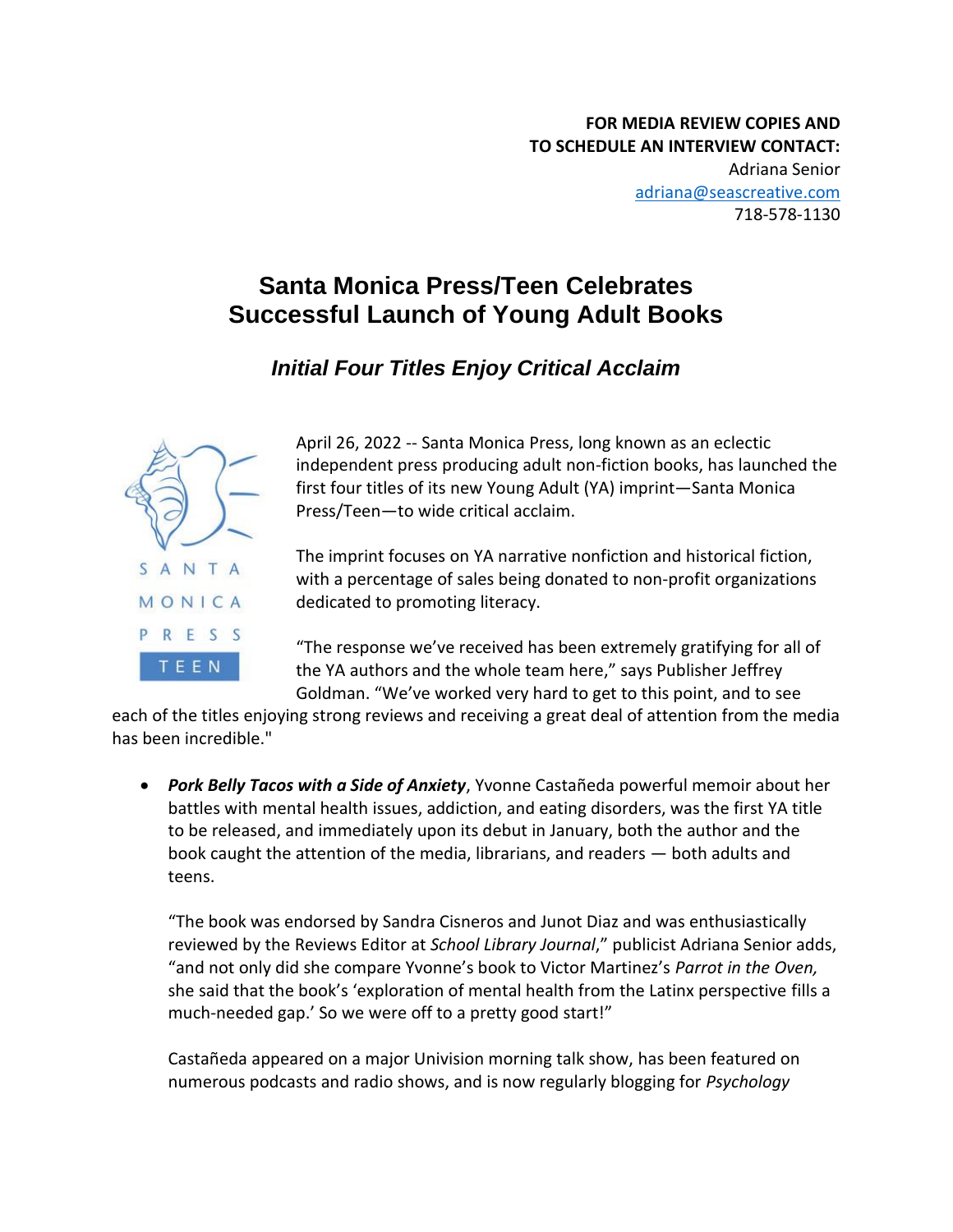*Today*. The book has become a darling of librarians, and Santa Monica Press hopes to see many fans of *Pork Belly Tacos* at the upcoming ALA show in June in Washington D.C.

• J.G. Bryan's debut novel, *Ventura and Zelzah*, recently received a rave review in *Publishers Weekly*: "Set in 1970s suburban Los Angeles, Bryan's slice-of-life novel of wild adolescence follows four friends as they navigate changing friendship dynamics amid the era's quintessential sex, drugs, and rock 'n' roll hijinks. . . . [Douglas's] energetic approach to the pressure of impending adulthood is endearing. Bryan's cathartic homage to the joys of adolescent years wisely centers teens' unbridled capacity to live life untethered as they learn from their mistakes."

The review followed hot on the heels of powerful endorsements from authors Jack Gantos, Grant Farley, and Paul Haddad. "An audience hungry for the nostalgia of the 1970s is discovering and devouring this funny and poignant coming-of-age tale," says Goldman.

• *Flowing with the Pearl River: Memoir of a Red China Girl*, Amy Chan Zhou's heartbreaking tale of her family's desperate attempts to survive the successive revolutions that occurred in 20th century China, has been receiving an impressive amount of attention in the Chinese-American press. The esteemed *Chinese American Voice* described Chan Zhou's writing as "exquisite" and proclaimed, "Chan Zhou never forgets to express her feelings and let readers feel the truth! . . . You can feel the plot and heart of each and every paragraph of text."

YA reviewers and librarians have also been quick to praise *Flowing with the Pearl River*. The *Youth Services Book Review* enthused: "The pacing is fast, and the book is stuffed to bursting with details. . . . For the curious reader of the Cultural Revolution era or of historical memoirs, you will find a quick and relatively affecting set of stories in its pages. . . . Fans of writing from the Chinese diaspora or memoirs will enjoy this."

• Linda Boroff's story of romance set amongst the Holocaust, *The Dressmaker's Daughter*, has been reaping attention for its blunt depiction of sexual abuse and the trauma that results. *San Diego Jewish World* notes that the book is "far from a 'happily ever after' story," and goes on to praise the novel for recognizing "that sexually brutalized women also are irreparably traumatized."

According to Goldman, the reviews have resulted in a significant increase in YA submissions from authors and agents. He says, "We've been receiving some really incredible manuscripts and are about to announce the signing of another half-dozen wonderfully diverse and exciting young adult titles. It'll be our usual mix of historical fiction and narrative nonfiction, once again a really fantastic, eclectic mix of books."

## **About Santa Monica Press**